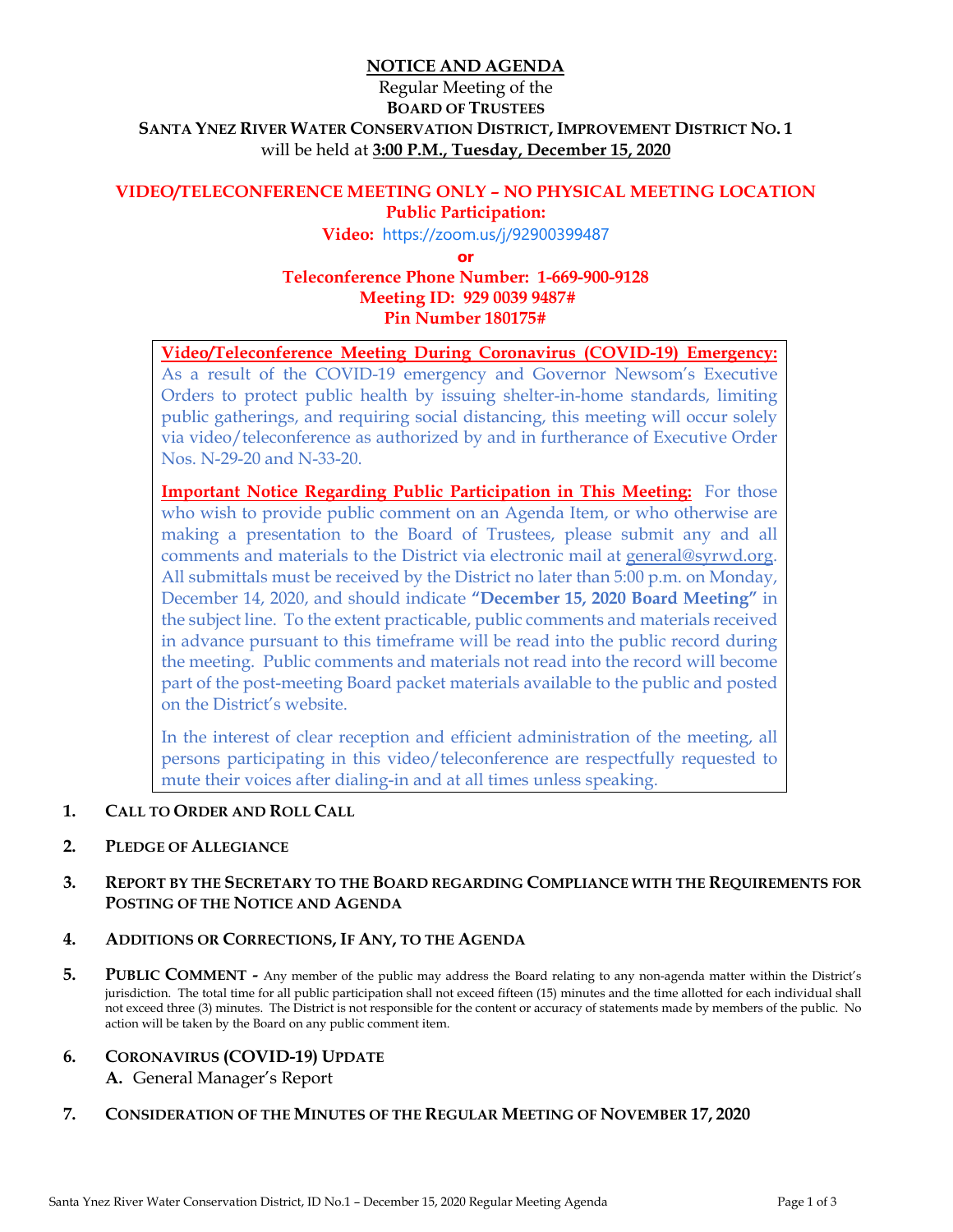- 8. CONSENT AGENDA All items listed on the Consent Agenda are considered to be routine and will be approved or rejected in a single motion without separate discussion. Any item placed on the Consent Agenda can be removed and placed on the Regular Agenda for discussion and possible action upon the request of any Trustee.
	- CA-1. Water Supply and Production Report
	- CA-2. Central Coast Water Authority Updates
- **9. MANAGER REPORTS - STATUS, DISCUSSION, AND POSSIBLE BOARD ACTION ON THE FOLLOWING SUBJECTS:**

## **A. DISTRICT ADMINISTRATION**

- 1. Board of Trustees Designations
	- a) Certified Election Results
	- b) Selection of Officers of the Board President, Vice President, Treasurer & Secretary
	- c) Appointment of Representatives to Participating Agencies and Organizations CCWA  $\&$ ACWA
	- d) Appointment of Board Committees
- 2. Financial Report on Administrative Matters
	- a) Draft June 30, 2020 & 2019 Financial Statements Presentation by Bartlett, Pringle & Wolf, LLP
	- b) Presentation of Monthly Financial Statements Revenues and Expenses
	- c) Approval of Accounts Payable
- 3. Amendment to Rules & Regulations
	- a) Resolution No. 802: A Resolution of the Board of Trustees of the Santa Ynez River Water Conservation District, Improvement No.1 Approving the Automatic Annual Adjustments to the Capital Facilities Charges and Meter Installation Fees Contained in Appendix "C" and Appendix "D" of the District's Rules and Regulations
- 4. Water Rate Review/January 2021 Scheduled Rate Adjustment
- 5. District Land and Air Space
	- a) Resolution No. 803: A Resolution of the Board of Trustees of the Santa Ynez River Water Conservation District, Improvement District No.1 Concerning Inventory of District Land and Air Space
- **10. REPORT, DISCUSSION, AND POSSIBLE BOARD ACTION ON THE FOLLOWING SUBJECTS:** 
	- **A. SUSTAINABLE GROUNDWATER MANAGEMENT ACT**
		- 1. Eastern Management Area Update
- **11. UPDATE FROM ALTERNATIVE POWER / SOLAR AD HOC SUBCOMMITTEE**
- **12. REPORTS BY THE BOARD MEMBERS OR STAFF, QUESTIONS OF STAFF, STATUS REPORTS, ANNOUNCEMENTS, COMMITTEE REPORTS, OBSERVATIONS AND OTHER MATTERS AND/OR COMMUNICATIONS NOT REQUIRING BOARD ACTION**
- **13. CORRESPONDENCE: GENERAL MANAGER RECOMMENDS FILING OF VARIOUS ITEMS**
- **14. REQUESTS FOR ITEMS TO BE INCLUDED ON THE NEXT REGULAR MEETING AGENDA:** Any member of the Board of Trustees may place an item on the meeting Agenda for the next regular meeting. Any member of the public may submit a written request to the General Manager of the District to place an item on a future meeting Agenda, provided that the General Manager and the Board of Trustees retain sole discretion to determine which items to include on meeting Agendas.
- **15. NEXT MEETING OF THE BOARD OF TRUSTEES:** The next Regular Meeting of the Board of Trustees is scheduled for **January 19, 2021 at 3:00 p.m.**